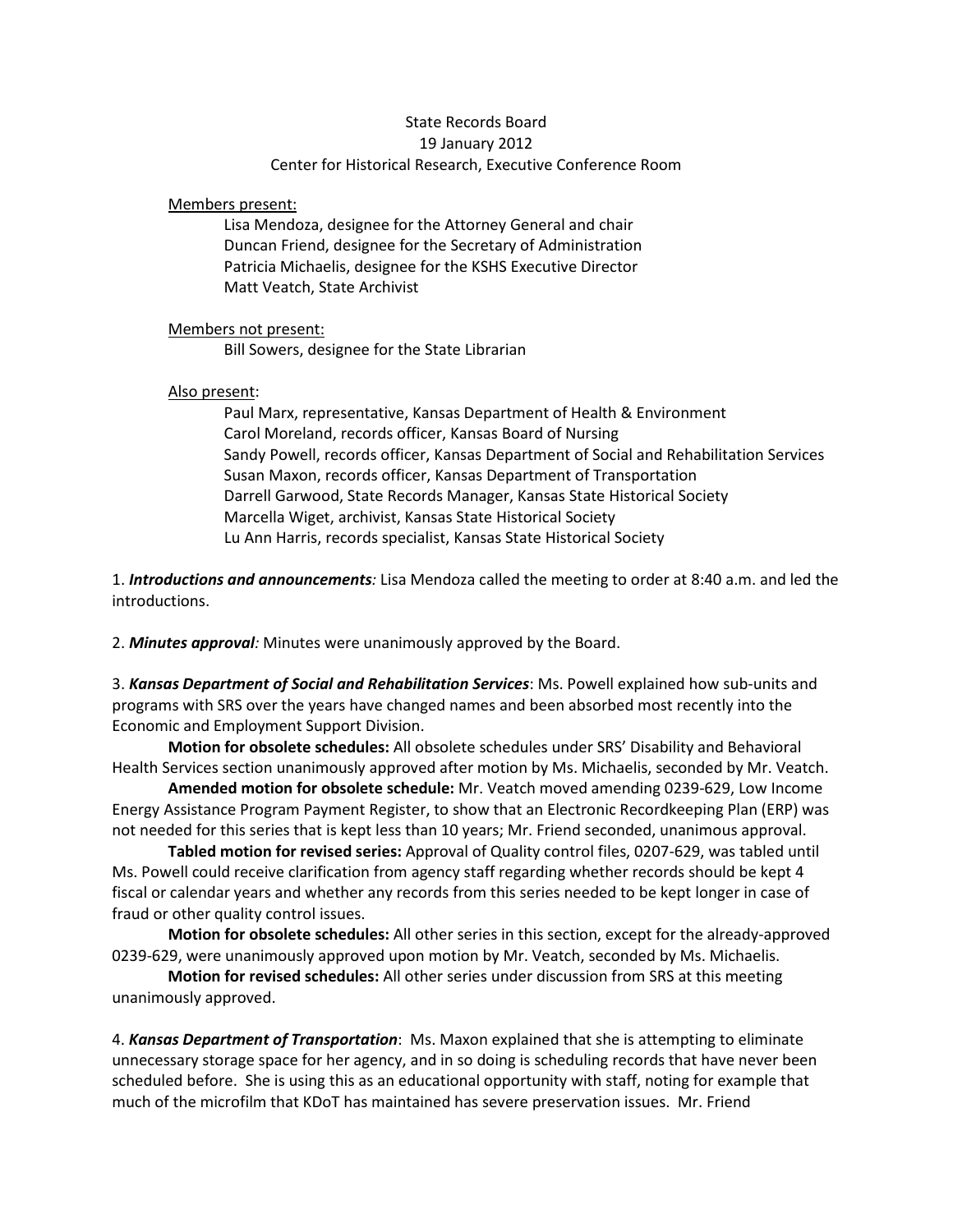commended Ms. Maxon's efforts for this agency, noting that she is much more active than many other agencies' records officers.

Ms. Maxon informed the State Records Board that KDoT has contracted with a vendor to implement a new document management system for the agency; their current DMS is already somewhat antiquated and does not provide good search capabilities. Mr. Friend pointed out that the State Archivist has the right to promulgate standards on behalf of the State Records Board, and that the KDoT DMS will need to follow those standards or transfer records to KEEP, since this system will almost certainly hold records of enduring value. Ms. Mendoza thought this general type of situation may need to be addressed across the enterprise by the Board.

# • *Division of Operations*

**Motion for new series:** Mr. Veatch moved approval, Mr. Friend seconded, unanimous approval of new series for Contractor's Qualification Statement and Experience Questionnaire.

• *Federal Aid Billing*

**Amended motion for new series:** Ms. Maxon requested that new series Federal Aid Billing be amended so that comments read that both CDs and SAN backup will be retained for 5 years from date of billing, then destroyed. Mr. Veatch moved approval as amended, Ms. Michaelis seconded, unanimous approval.

**Motion for new series:** Ms. Michaelis moved approval, Mr. Friend seconded, unanimous approval of new Obligation Records series.

• *Office of Financial and Investment Management*

**Amended motion for new series:** Discussion regarding Highway Debt Management contracts series and short retention period; statute of limitation on contracts is 5 years. Board moved approval of both this series and the Highway Debt Management records series with amended 5 year retention length.

**Tabled motion:** Approval of new Rating Agency Presentations series was tabled for a later date, following discussion regarding whether these records were of enduring value or not. Approval of Revolving Funds for Financing Assistance was also tabled due to questions regarding 10-year retention length. If these records must be kept this long, they will require an ERP before approval by the SRB.

**Motion:** First four entries under the new Office of Financial and Investment Management unanimously approved as amended (retention length stretched to 5 years), after motion by Ms. Michaelis and seconded by Mr. Veatch.

**Amended motion:** Series 0004-276, Highway Revenue Bonds, was unanimously approved with amendments "Highway Revenue Bonds – Completed or Retired" for title and "Retain in office 5 calendar years after payment completed or retired, then destroy" for comments, Ms. Michaelis making the motion and Mr. Veatch seconding.

• *Administration Division*

**Motion for superseded schedules:** Ms. Michaelis moved, Mr. Veatch seconded, Board unanimously approved superseding the schedules 0010-276, Agency Director's Files and 0011-276, Agency Director's Administrative Files, with the general retention and disposition schedules 0004-000, Agency Director's Files and 0027-000, Correspondence – Policy-Related. Ms. Maxon abstained from voting. Mr. Veatch moved approval, Mr. Friend seconded for superseding 0124-276 with the general schedule for Legislative Relations, unanimous approval.

5. *Kansas Board of Nursing*: 0049-482 is a title change due to no longer having an office manager.

**Motion for revised schedule:** Mr. Friend moved approval, Ms. Michaelis seconded, unanimous approval of this change.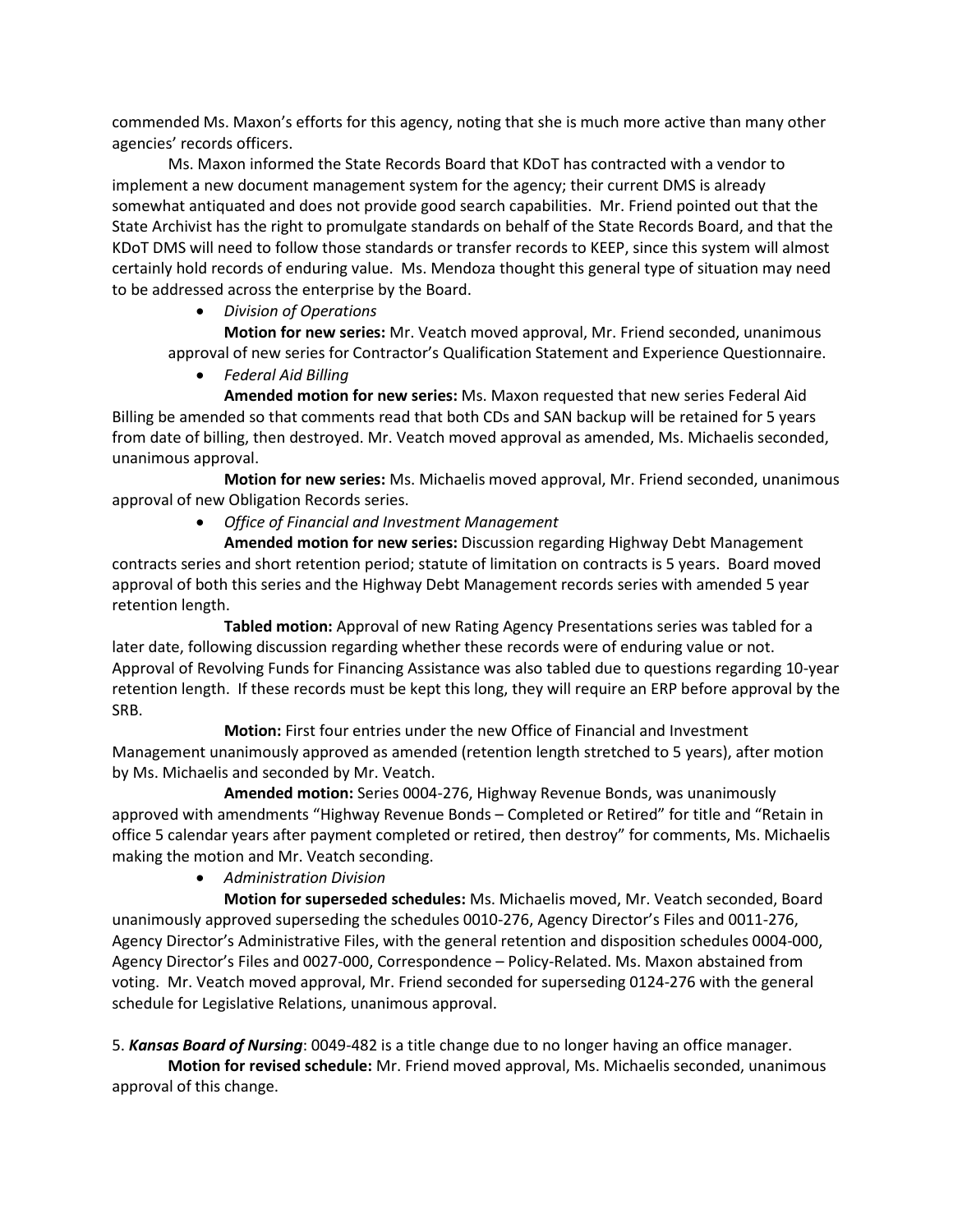**Motion for superseded schedules:** Ms. Michaelis moved approval, Mr. Veatch seconded, unanimous approval of superseding all remaining schedules on this list with general retention and disposition schedules.

## 6. *Kansas Corporation Commission*:

**Motion for superseded schedules:** KCC had 76 schedules to be superseded by general retention schedules. Mr. Veatch moved approval of all schedules, Mr. Friend seconded, unanimous approval to replace these agency-specific schedules with general retention and disposition schedules.

7. *Kansas Department of Health and Environment – damaged lab records update*: Paul Marx gave the State Records Board an update regarding the water main break at the KDHE lab facilities out at Forbes Field. No inventory was taken of the damaged records because they have all been kept. Ms. Michaelis pointed out that this situation shows why State Archives staff should work more with other agencies regarding disaster planning. Mr. Marx commended lab staff for their efforts in this particular instance and added that the State Archivist sent a letter to the Secretary of KDHE requesting that they appoint a records officer. Mr. Marx believes that this position should be in the Office of the Secretary and not in a position with less authority within the agency, but added that with the start of the legislative session this appointment may not be high priority. While Mr. Marx is not currently the records officer, he has been facilitating matters and acting in an unofficial capacity. Tim Keck requested that Mr. Marx thank the State Records Board and State Archives staff for their help in dealing with both the water situation and for handling the current situation with the lack of a records officer. Ms. Mendoza suggested a follow-up letter from KDHE regarding the water situation.

8. *Office of the Attorney General – Criminal Division*: Ms. Mendoza explained that the AG's office wanted to standardize this series' disposition comments, 0176-082, with all other case files under their office.

**Motion for revised series:** Ms. Michaelis moved approval, Mr. Friend seconded, unanimous approval of revising this schedule entry.

## 9. *Kansas State Historical Society*:

**Tabled motion for new and revised series:** Discussion regarding the new schedule under the Division of Administration and the revised and superseded schedules under the Cultural Resources Division was tabled after a motion by Ms. Michaelis, seconded by Mr. Friend, due to Mr. Sowers not being present and a desire to ensure a quorum of outside agency representatives present. New series under the Division of Administration was initially approved; Ms. Michaelis moved to withdraw this approval, Mr. Veatch seconded.

10. *Consent agenda / State Records Board approval*: Ms. Michaelis proposed that Archives staff write a draft policy for the State Records Board giving Archives staff permission to make technical changes including statutory number changes, typos, or internal comments, so long as they are documented appropriately by the individual who made those changes. Mr. Veatch thought a consent agenda could be used for obsolete and superseded schedules, noting that Scott Leonard had simply attached a list for these schedules at the back of an agency's new and substantively revised series. Proposal that Archives staff organize agenda so that all bulk agenda items, such as superseded, be put first in order to be dealt with quickly, and that appraisal reports be reorganized to show superseded and obsolete schedules to make it more obvious that these are items that could hopefully be dealt with easily.